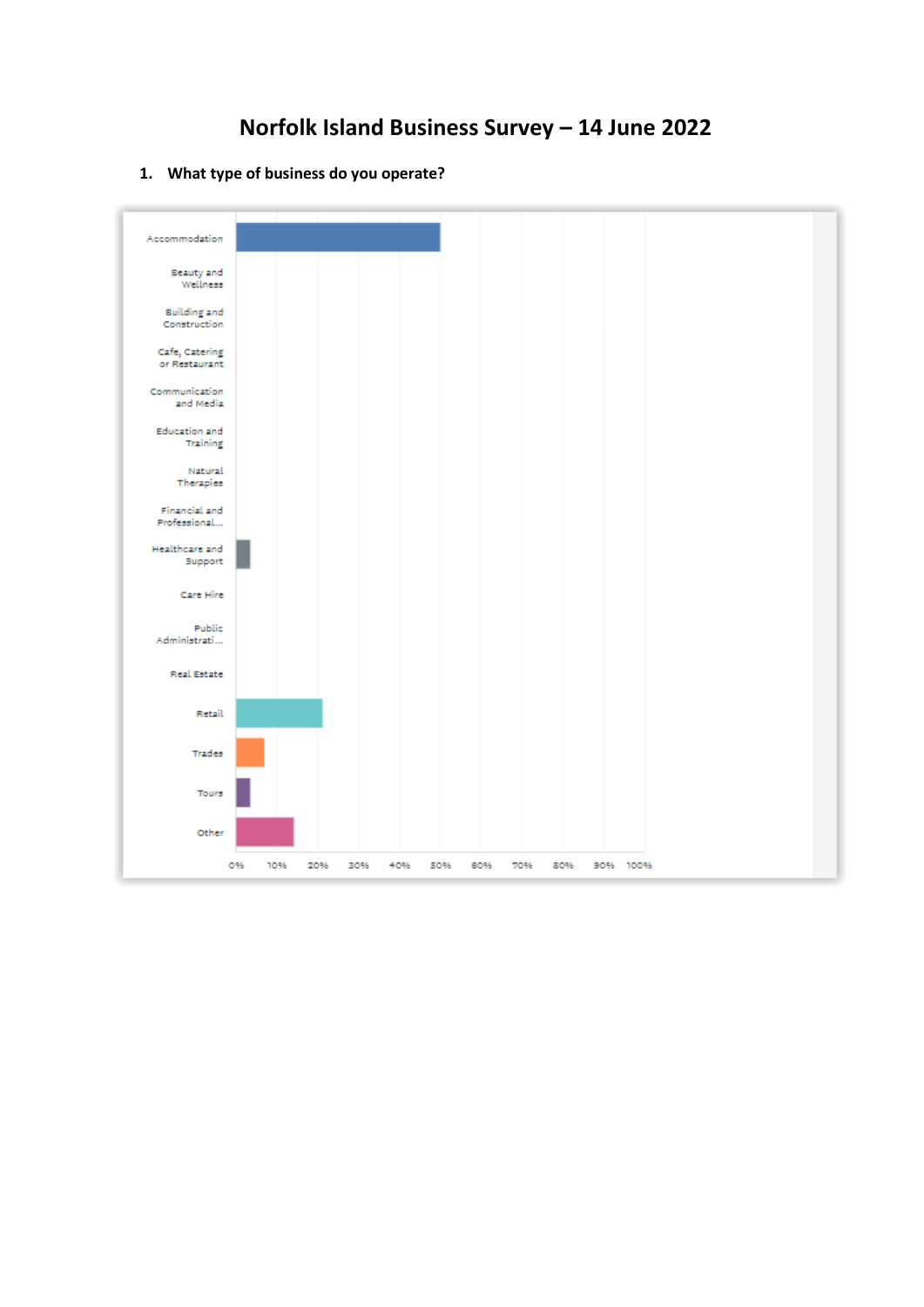

**2. The Council proposes to tax the community with an additional \$1 million as a waste management fee. Please assess the financial impact on your business.** 

| <b>ANSWER CHOICES</b><br>▼ |                   | <b>RESPONSES</b> |        |
|----------------------------|-------------------|------------------|--------|
| $\checkmark$               | Severe or Drastic |                  | 71.43% |
|                            | Strong            |                  | 21.43% |
| ▼                          | Moderate          |                  | 3.57%  |
| ۔                          | Somewhat          |                  | 0.00%  |
|                            | None at all       |                  | 3.57%  |

We are a large Importer of product for retail to which we already pay a waste management fee on the importation. We also operate a Tourism Accommodation Business that continues to incur increasing Council charges. In the present economic environment, increased waste management fees can not be justified or afforded.

To excessively tax the accomodation providers will have a sever impact on viability of the business. A decline in visitation is already being experienced as overseas markets are opening up, and visitor enquiries are already declining.

How can a \$3K+ fee be justified for an office waste? Our work is 80% electronic, no paper etc. Equipment waste and furniture waste etc is minimal with freight charges so high we recycle and reuse wherever possible.

Not fair to be paying a waste management fee when goods are imported into the community but then an additional fee for taking the packaging to waste management. This will simply encourage more people to save their rubbish and burn it which causes much more environmental damage. It should be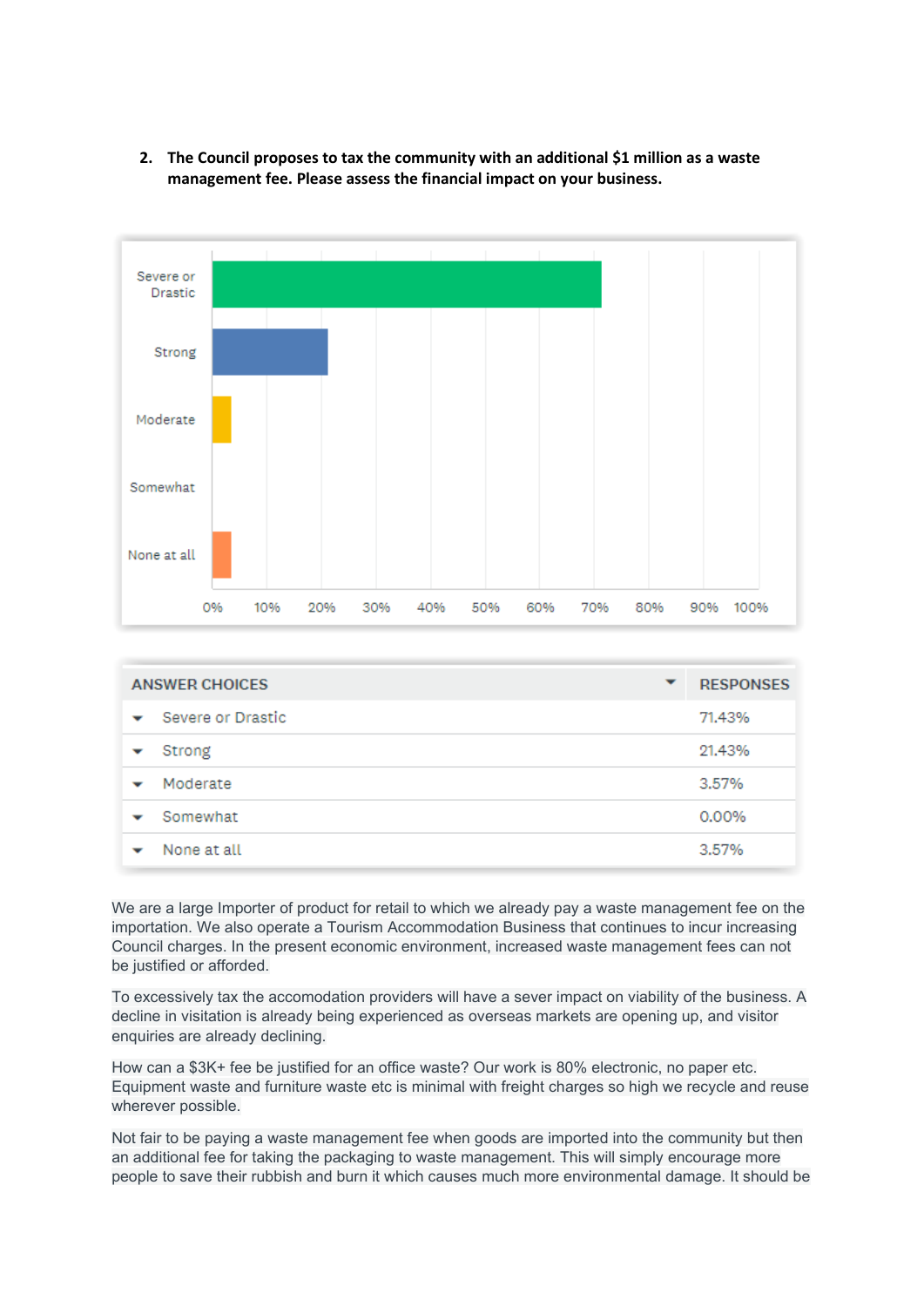only one fee at the point of importing goods then an exemption to dispose of the packaging at Waste Management.

Our business does not run at %100 occupancy and our guests produce less waste than a domestic household

Quite simply cannot afford to pay these fees unless l raise prices - which l cannot do until mid 2023 as 70% has already been held by wholesalers. Have not been able to afford any upgrades or needed renovations to property since 2020 as no income with Covid, so desperately worried that guests will be dissatisfied with some levels of accommodation in some rooms.

I work from home, in winter we export and work in horticulture, for the remainder of the year in touring, two people live in a big old family home we have had in the family since 1896. We generate negligible rubbish because of how we operate using reusable items in touring, and jute sacks which are imported and re-exported full of seeds. I would like to see equity and a user pays system where we are all encouraged to reduce our personal waste streams and are charged according to our waste generation. Empty tourist beds will be unfairly hit. Seems rather arbitrary and unfair. Farms generate little waste compared to cafes and restaurants.

The fact that people will have to pay on vacant land that does not generate any waste will have a severe impact on individuals and families. Business are cleariy the target of the massive increases in Waste Management by the NIRC.

We can not obsorb this cost into our accommodation as half the time out units are empty. Plus the amount of waste the guests create is minimial compared with average house holds. A small bag of rubbish each week as they eat out most nights. We would have to sell many weeks accommodation to cover this cost before anything else and we were already struggling with all our out goings

Since COVID have been operating at a loss. Needs to be a two year period after Covid to recuperate.

I am already paying a waste management levy when I import my goods & I pay extra to dump again these high costs are going to cripple my business

My rates will go from \$1000 to \$6,500 per year

It is a double tax Since 2016 we have had an increase in expenditure to the magnitude of 75% and revenue has decreased by 25%

261% increase in Waste Management Fees

The tourism economy on Norfolk Island is listless, with visitor numbers only providing only about 35% occupancy to the accommodation industry. To burden this industry with a considerable tax rise makes no sense as the industry can ill afford any additional charges. The industry needs to be encouraged and given the confidence and ability to invest and innovate. Burdening this industry with a substantial tax increase is not in the best interest of the overall economy. Vistors contribute less waste than residents.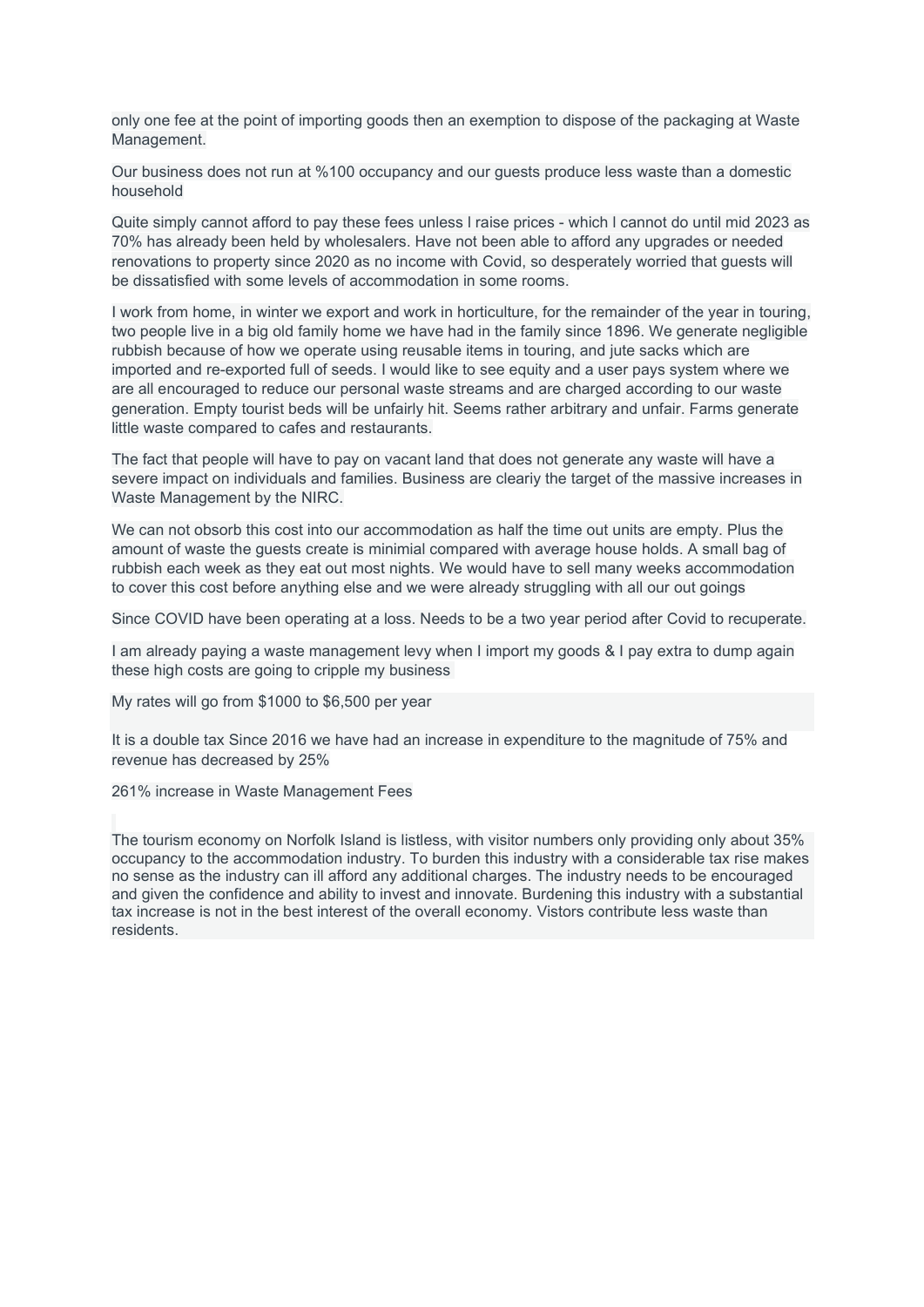3. **The Operational Plan states that sub-categorisation is a more effective way to apply differential waste management charges reflecting usage. Do you agree that the sub-category for your business reflects actual usage?** 



| <b>ANSWER CHOICES</b><br>▼ |                            | <b>RESPONSES</b> |        |
|----------------------------|----------------------------|------------------|--------|
| ▽                          | Strongly agree             |                  | 17.86% |
|                            | Agree                      |                  | 0.00%  |
| ▼                          | Neither agree nor disagree |                  | 0.00%  |
|                            | <b>Disagree</b>            |                  | 28.57% |
|                            | Strongly disagree          |                  | 53.57% |

The larger contributors to waste streams are construction and cafe's/bars etc

The only category I believe we can fit into is retail. The waste generate in comparison to a retail shop importing goods etc. is no comparison

guest produce little waste as our visitors mostly frequent restaurants , clubs cafes and Tours.

No, absolutely not. Our main wastage is recyclable as guests cannot eat in their rooms so do not contribute to a lot of waste. ALSO, since when are accommodation properties on Norfolk 100% full or even 70% full the majority of the year?

We have one property, the one property fits into multiple categories will we be charged multiple times. Categories do not necessarily reflect waste generation levels at all. Varies from business to business.

As in the above statement - the guests create less waste than a normal household as they eat out most nights etc

It's not quite as simple as that. Waste varies with each establishment and is subject to numerous factors. eg our biggest waste material is cardboard boxes, and we give most of ours to gardeners for making mulch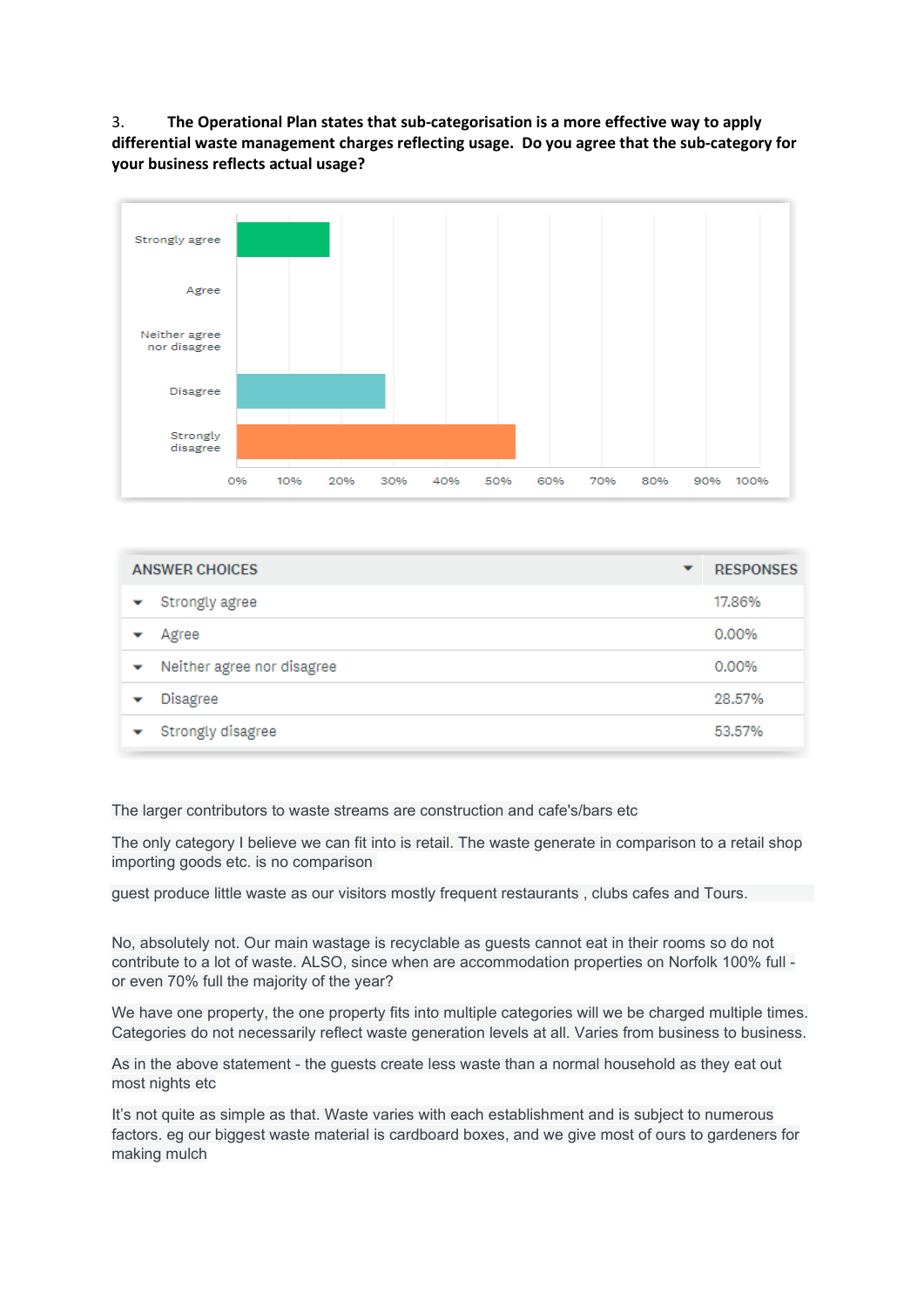Only fair way would be a gst so everybody pays

Collection of rates generally imply a regular pickup of waste by the council

Waste management fee charged on vacant land is a bad joke. How can this be at all reflective of usage of this service. This constitutes nothing more than a sinister land tax aimed at relieving norfolk islanders of their land and encouraging over development.

The \$746 waste management charge is too high as it is not aligned with the low level of tourist usage, as this does not recognize the low tourist accommodation occupancy rate nor the very low level of waste generated by tourists.

The actual waste from from our tourist accommodation business is considerably less than from an average household, hence, the new rates are unfair and unsustainable.

I agree with sub-categories as a way to differentiate costs between large and small business, however the proportion of the fees proposed does not reflect this. We are sub-category 'Business-Shops/Retail A' and as we have primarily paper waste which compostable/recyclable it seems over the top to be charged over \$2000 for waste management.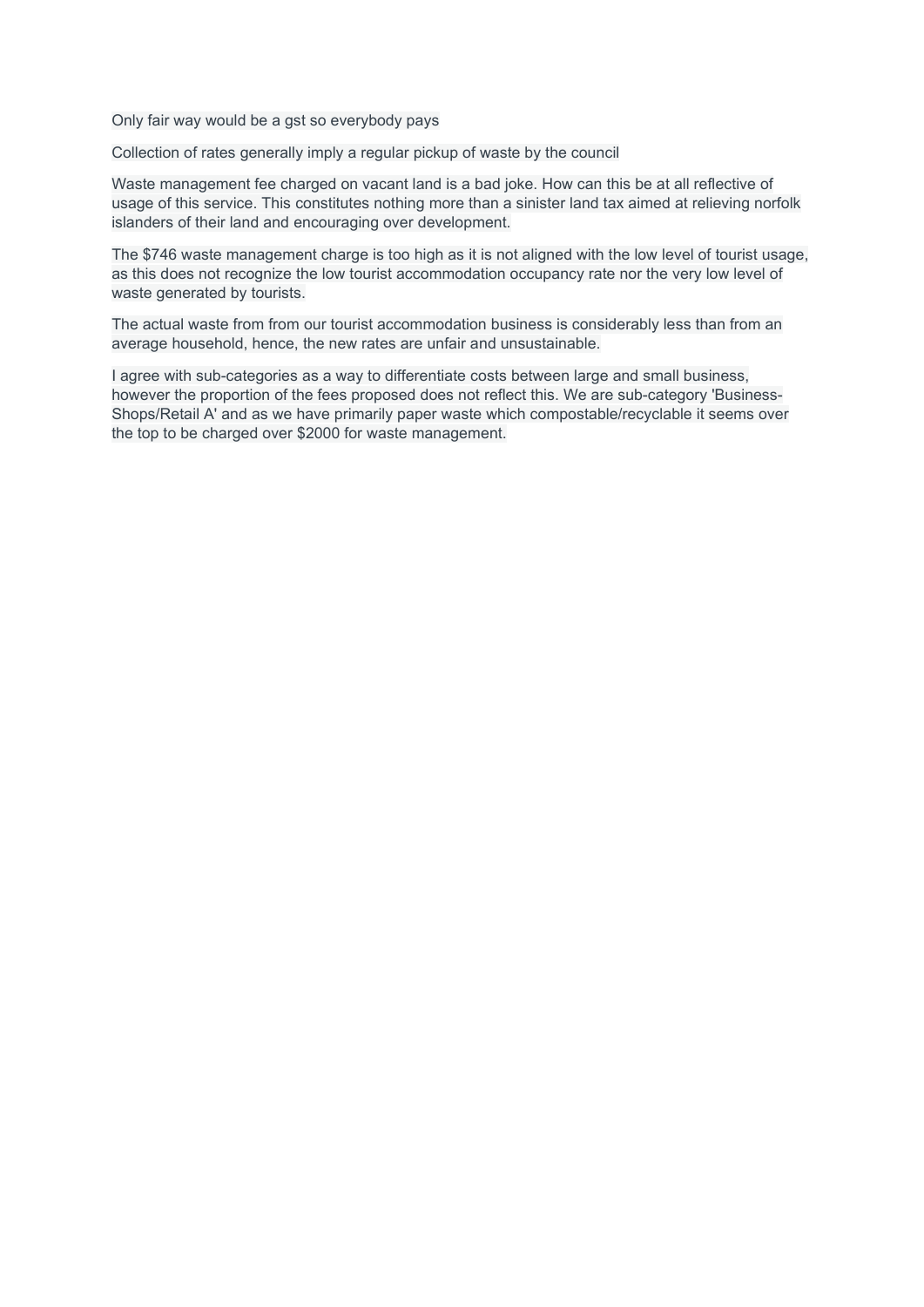**4. The Council is proposing to increase revenue received from Land Rates by 38%. Please assess the impact of this increase on your business.**



| <b>ANSWER CHOICES</b> | ▼ | <b>RESPONSES</b> |
|-----------------------|---|------------------|
| Severe or Drastic     |   | 67.86%           |
| Strong                |   | 17.86%           |
| Moderate              |   | 3.57%            |
| Somewhat              |   | 7.14%            |
| None at All           |   | 3.57%            |

The proposed increases are outrageous. A scandalous money grab with complete contempt for businesses, their viability and their overall contribution to the economy of this Island. The Council's attempt to justify their "efficiencies" to a negligent Commonwealth Department, leaves our Community bankrupt.

Due to excessively high airfares it is impossible to increase tariffs to deal with this increase. Also refer to points in 1. above.

Has any research been done to establish what can be sustained by business in the long term? or if these costs foster or inhibit new business growth and development? where does this stop? Cost of living, freight, rates, waste fees are all increasing at rates much higher than is reasonable. Its hard to keep faith that everything will be okay when there seems to be no end to these increasing costs.

This was always going to be the case, the community was warned in 2016 that rates and Council charges would have to be increased. Everyone has had 5 years to prepare for this and it is inevitable as the costs for providing community infrastructure are steadily increasing everywhere not just here. If we want to have modern consumerism we have to pay for it.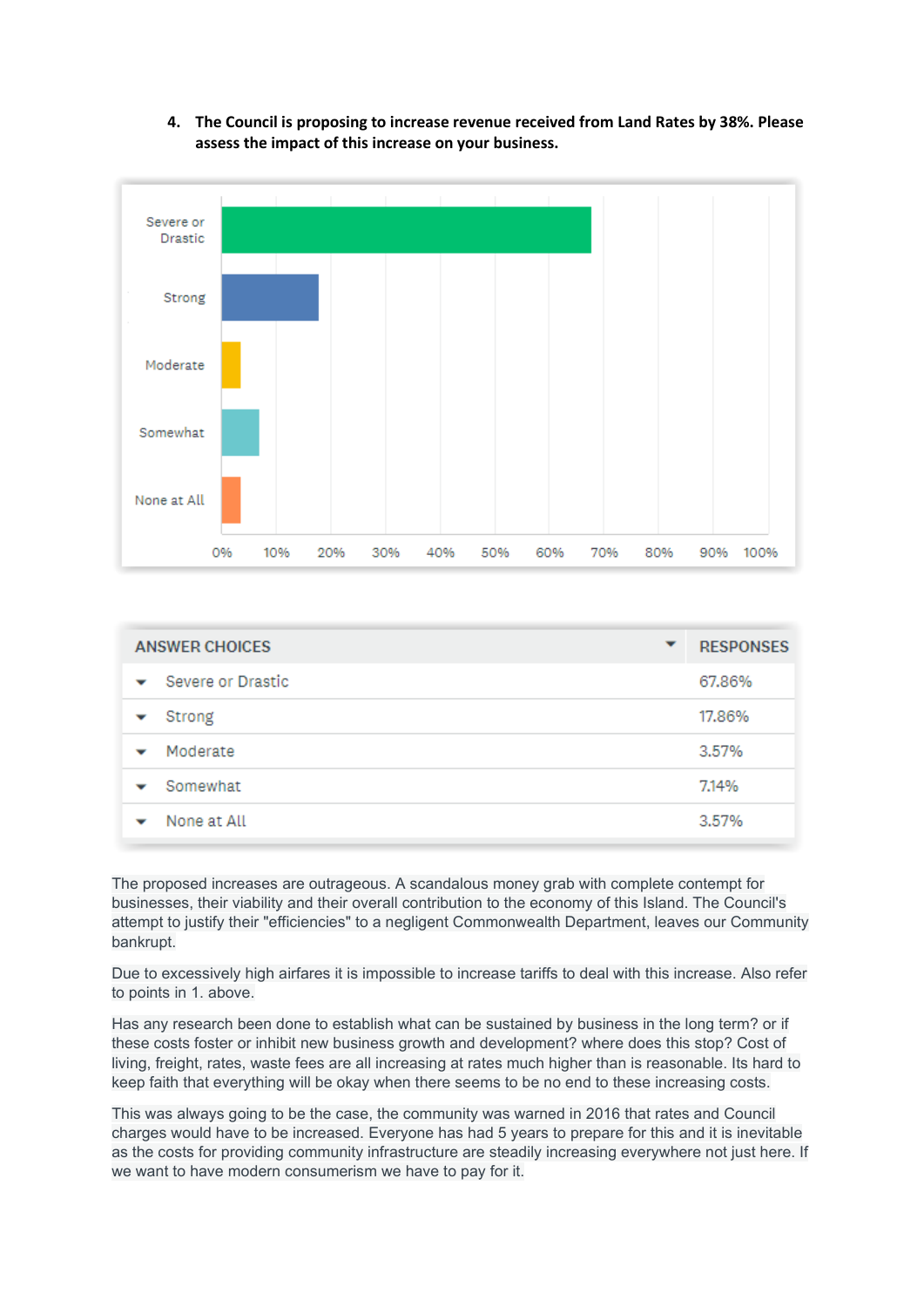Our already discounted rates would have to reflect these increases and this would affect our occupancy

We have been through so much and no one on Norfolk has made any money for the past few years. Continuing to raise these types of expenses - for no other reason than some idiot has decided it is the easiest way to raise funds - to fund things that the majority of people on Norfolk do not consider necessary is a crime in itself. I cannot express enough how disgusted l am with these proposals and cannot help but feel that there has to be some other agenda to send businesses broke on Norfolk.

Along with the wastemanagement fee and this it will cripple our business. I dont know how accommodation businesses are expected to pay this. This is an outragous increase and I am not even sure if it is legal to rise rates by this percentage.

This is way out of proportion. We already pay a waste levy when goods are brought to the Island

This is too high an increase all at once and will cripple many businesses

I propose to close or de- register my business.

The council does not appear to have the desire to utilise waste as a valuable bi product and put in the appropriate equipment. WMS this year has seen decision after decision on the collection issue. The voucher system for a whole lot of reasons has been incompetently run and poorly thought out and you would have no confidence in a new system which is purely a money grab

Pensioner cannot afford

The Land Rates charge without taking into account the increased Waste Management Fee has increased by 283%

A 38% increase would be a severe financial burden and yet another confidence buster particularly as no effort is being placed on increasing visitor numbers to grow the economy.

Such a drastic increase overnight will be detrimental for our business. We struggled to pay the rates last year and hoped that there wouldn't be another increase in the near future.

It is a massive increase that we can not absorb without putting our pricing up....Norfolk is already a very expensive destination to holiday in....its going to become a 5 star price for a 3 star holiday.

This will have a major impact on everyone, from residential to businesses. To increase revenue, council needs to find other areas to create revenue and slowly increase rates.

Not really known at this stage. As a leasee, it will be up to the landlord as to whether they pass on the impact to us as tenants.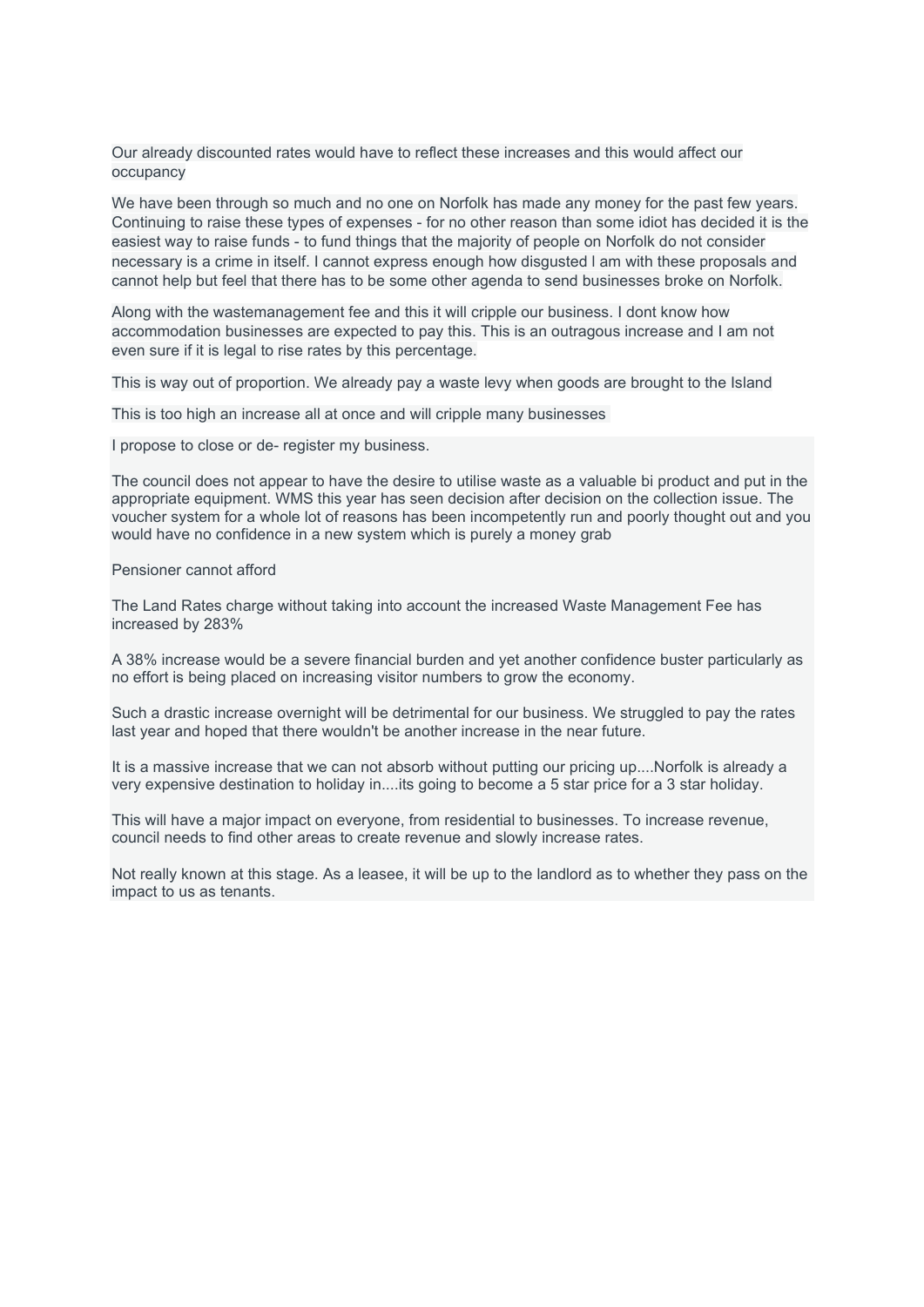**5. The Council Community Strategic Plan Objective 6 is for the Council to achieve "a strong, diverse and vibrant business environment". The Plan states that it will achieve this by a "reduction in business costs". Do you agree that the proposed Operational Plan may achieve this objective?** 



| <b>ANSWER CHOICES</b><br>▼      |  | <b>RESPONSES</b> |
|---------------------------------|--|------------------|
| Strongly agree                  |  | 14.29%           |
| Agree                           |  | 0.00%            |
| Neither agree nor disagree<br>v |  | 7.14%            |
| Disagree<br>▼                   |  | 3.57%            |
| Strongly disagree               |  | 75,00%           |

This is incompetent thinking. The Council Top Management Team and the Commonwealth Council Administrator, have displayed a complete lack of basic Economic and Financial Acumen.

It is hard to understand how increases in costs to residents equates with reducing business costs.

Its the exact opposite, I've never felt more discouraged about owning a business.

I haven't seen anything at all that actually reflects a genuine strategy (with goals and objectives and outcome measures) to develop "a strong diverse and vibrant business environment". There has been only very feeble attempts to diversify the business community here, none of these have followed through in any way at all, and no incentives have been offered for diversifying business through innovative ideas to create new economic streams for the community, leaving us almost entirely dependent on tourism. No-one has actually mapped the costs of running business here, least of all outside the tourism industry.